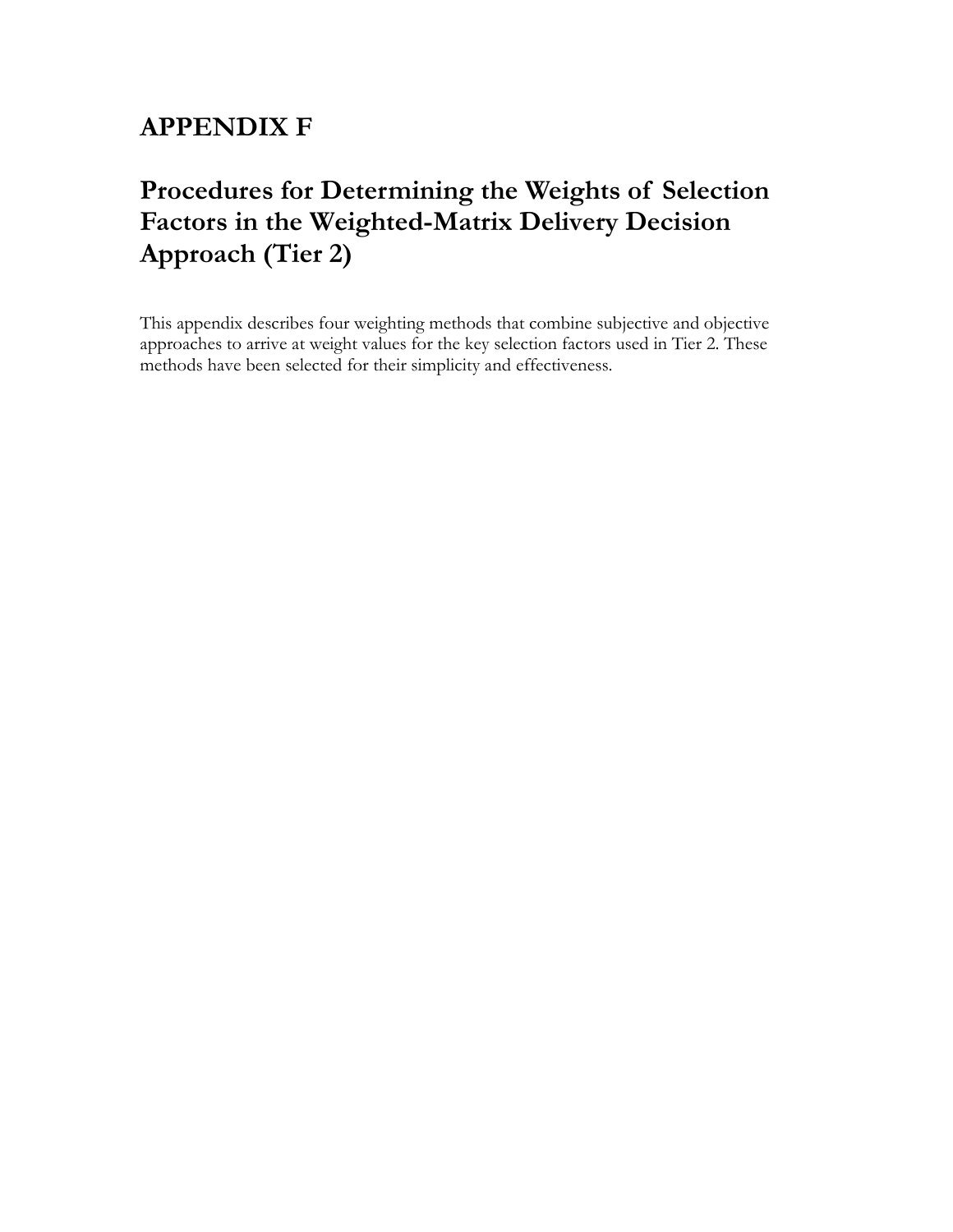#### **Background**

The Weighted Matrix Delivery Decision Approach (Tier 2) consists of selecting a few important issues and project goals and rating their importance in achieving project objectives. Specifically, Step 2 of the Tier 2 (see Chapter 5) requires that the user rank and weight the short-listed selection factors. While a completely subjective method can be used to assign these weights, many formal procedures have been developed in management science that facilitate this process and make it more objective. This appendix describes four such methods that combine subjective and objective methods to arrive at weight values for the key selection factors used in Tier 2. These methods have been selected for their simplicity and effectiveness. These methods will help decision-makers develop more consistent and transparent weights. The four methods described here are: (1) the Delphi Method, (2) the Rank Order Centroid Method, (3) the Ratio Method, and (4) the Pairwise Comparison Method.

## **Delphi Method**

The Delphi Method is a reliable way of obtaining the opinions of a group of experts on an issue by conducting several rounds of interrogative communications. This method was first developed in the U.S. Air Force in the 1950s, mainly for market research and sales forecasting (Chan et al. 2001).

This method is basically a communication device that is particularly useful for achieving a consensus among experts given a complex problem. The method consists of repeated solicitations of questions from a panel of experts who are anonymous. The information and ideas of each panel member are distributed among all the panel members in the next round. They can comment on others' viewpoints and can even use new information to modify their own opinions. Panel members can change their opinions based on new information more easily than in regular group meetings and open discussion. A consensus of opinions should be ultimately achieved in this way. This method will also highlight the areas where panel members have disagreements or uncertainty in a quantitative manner. The evaluation of belief statements by the panel as a group is an explicit part of the Delphi method (Chan et al. 2001).

The panel consists of a number of experts chosen based on their experience and knowledge. As mentioned previously, panel members remain anonymous to each other throughout the procedure in order to avoid the negative impacts of criticism on the innovation and creativity of panel members. The Delphi Method should be conducted by a director (facilitator) who has independent communication with each panel member. The director develops a questionnaire based on the problem at hand and sends it to each panel member. Then, the responses to the questions and all the comments are collected and evaluated by the director. The director should process the information and filter out the irrelevant content. The result of the processed information will again be distributed among the panel members. Each member receives new information and ideas and can comment on them and/or revise his own previous opinions.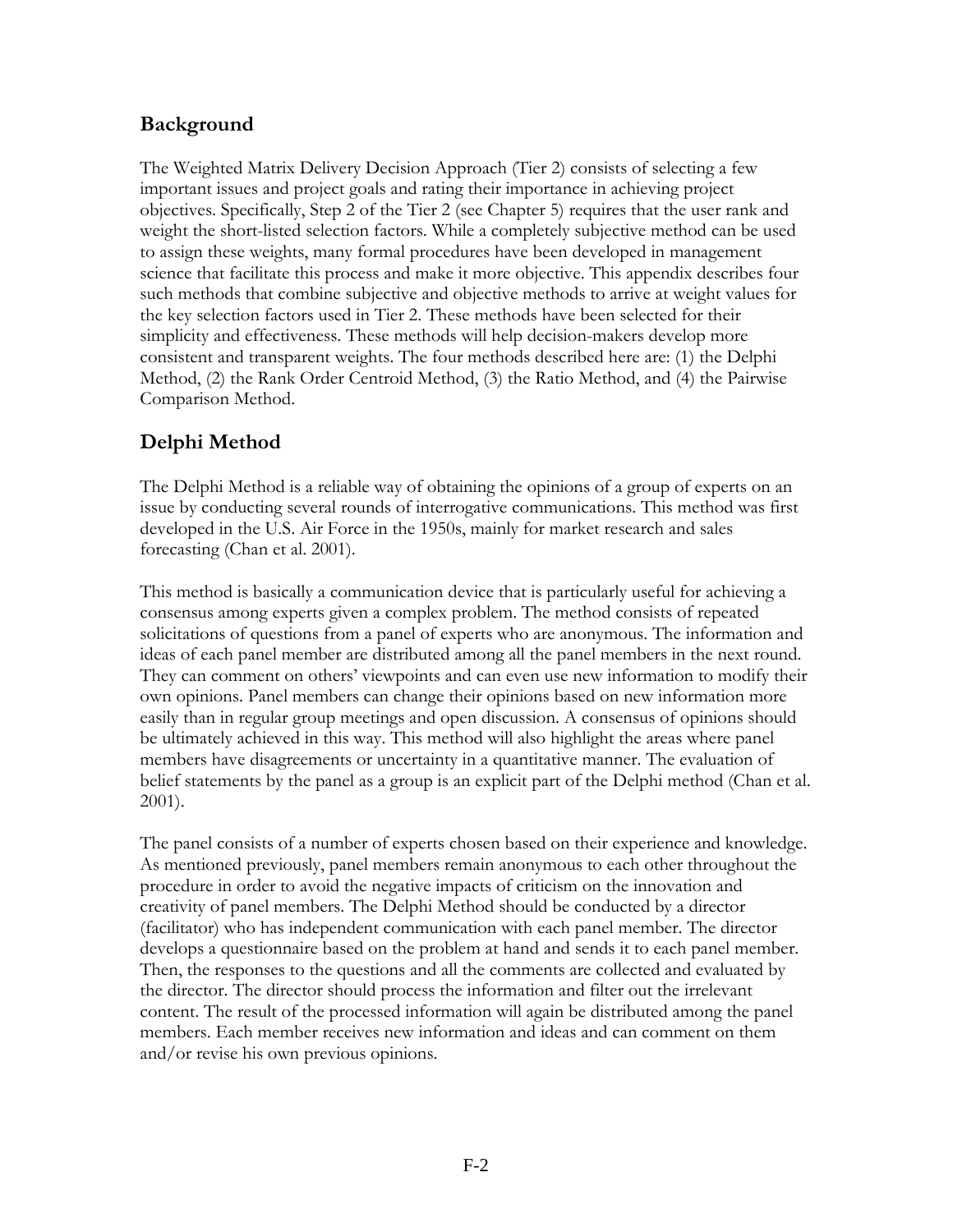In the context of the Tier 2 approach (see Chapter 5), one can use the Delphi Method for giving weights to the short-listed critical factors. The panel members should give weights to each factor as well as their reasoning. In this way, other panel members can evaluate the weights based on the reasons given and accept, modify, or reject those reasons and weights.

For example, let us assume that after application of Tier 1 by the transit agency, there still remain two or more project delivery methods as viable options. The agency has identified the following four factors to be considered in Tier 2:

- shortening the schedule,
- agency control over the project,
- project cost, and
- competition among contractors.

The facilitator should ask the panel members to weight each of the factors while giving their reasons for the weights selected. The facilitator can then use the collected weights and viewpoints and establish a weight for each factor. One possible approach could be to calculate an average weight for each factor based on responses. If there are large divergences in some responses, the facilitator should study that and comment on those cases. The outcome of this analysis should be distributed to the panel again for further consideration and modification. The facilitator will decide when to stop the process, based on the level of consensus desired.

#### **Rank Order Centroid (ROC)**

This method is a simple way of giving weight to a number of items ranked according to their importance. The decision-makers usually can rank items much more easily than give weight to them. This method takes those ranks as inputs and converts them to weights for each of the items. The conversion is based on the following formula:

$$
W_i=(1/M)\sum_{n=i}^M \frac{1}{n}
$$

where *M* is the number of items and  $W_i$  is the weight for  $i^{th}$  item.

For example, if there are 4 items, the item ranked first will be weighted  $(1 + 1/2 + 1/3 + 1)$ 1/4) / 4 = 0.52, the second will be weighted  $(1/2 + 1/3 + 1/4)$  / 4 = 0.27, the third  $(1/3 + 1/4)$  $1/4$ ) /  $4 = 0.15$ , and the last  $(1/4)$  /  $4 = 0.06$ . As shown in this example, the ROC is simple and easy to follow, but it gives weights which are highly dispersed (Chang 2004).

As an example, consider the same factors to be weighted (shortening schedule, agency control over the project, project cost, and competition). If they are ranked based on their importance and influence on decision as 1- shortening schedule, 2- project cost, 3- agency control over the project and 4- competition, their weights would be 0.52, 0.27, 0.15, and 0.06, respectively. These weights almost eliminate the effect of the fourth factor, i.e., competition among contractors.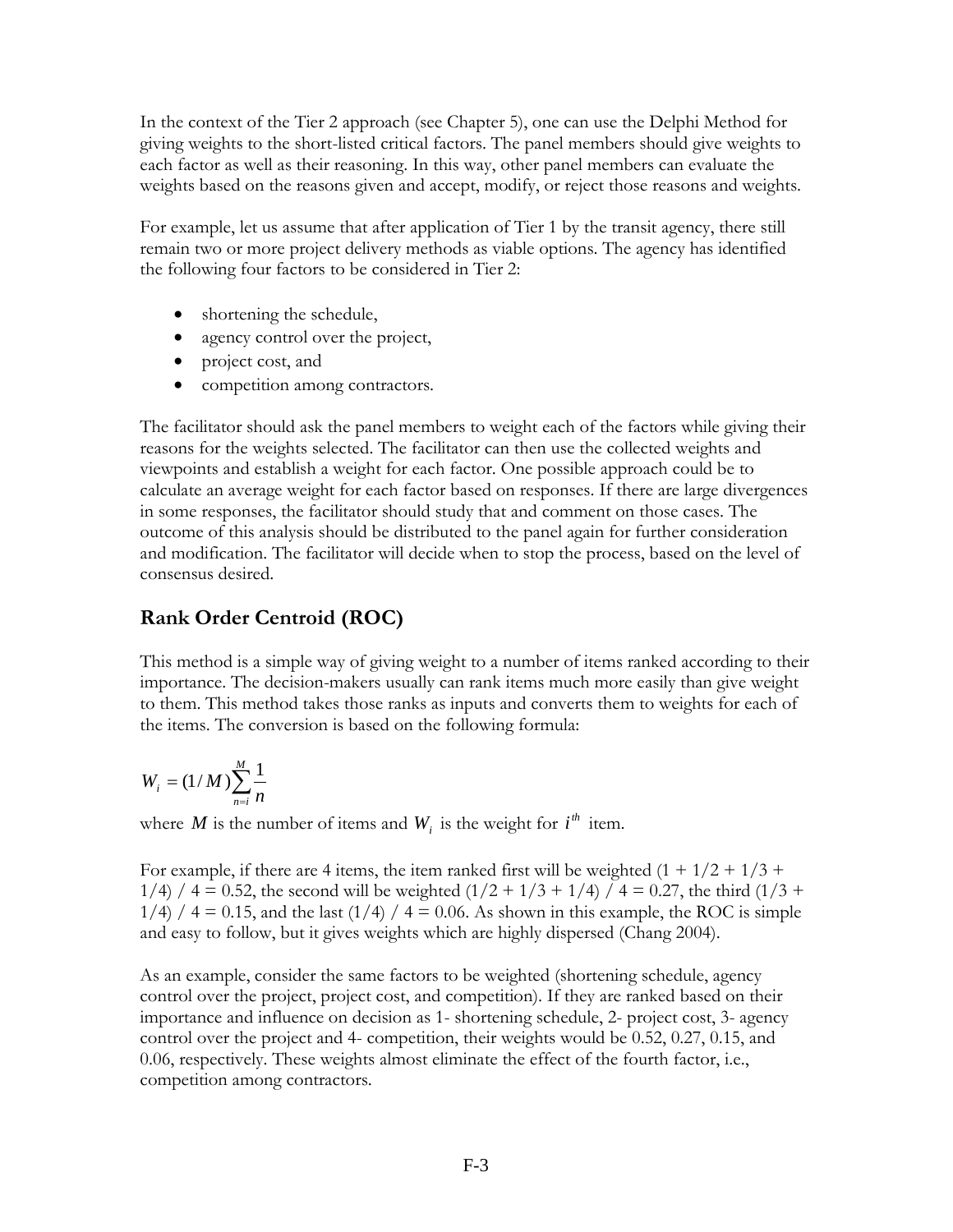### **Ratio Method**

The Ratio Method is another simple way of calculating weights for a number of critical factors. A decision-maker should first rank all the items according to their importance. The next step is giving weight to each item based on its rank. The lowest ranked item will be given a weight of 10. The weight of the rest of the items should be assigned as multiples of 10. The last step is normalizing these raw weights (Weber and Borcherding 1993). This process is shown in the example below. Note that the weights should not necessarily jump 10 points from one item to the next. Any increase in the weight is based on the subjective judgment of the decision-maker and reflects the difference between the importance of the items. Ranking the items in the first step helps in assigning more accurate weights.

| Item<br>Task | Shortening schedule | Project cost | Agency control | Competition |
|--------------|---------------------|--------------|----------------|-------------|
| Ranking      |                     |              |                |             |
| Weighting    | 50                  | 40           | 20             | 10          |
| Normalizing  | 41.7%               | 33.3%        | 16.7%          | $8.3\%$     |

**Table F-1 – Ratio Method Example** 

Normalized weights are simply calculated by dividing the raw weight of each item over the sum of the weights for all items. For example, normalized weight for the first item (shortening schedule) is calculated as  $50/(50 + 40 + 20 + 10) = 41.7\%$ . The sum of normalized weights is equal to  $100\%$  (41.7 + 33.3 + 16.7 + 8.3 = 100).

### **Pairwise Comparison**

In this method, the decision-maker should compare each item with the rest of the group and give a preferential level to the item in each pairwise comparison (Chang 2004). For example, if the item at hand is as important as the second one, the preferential level would be one. If it is much more important, its level would be 10. After conducting all of the comparisons and determining the preferential levels, the numbers will be added up and normalized. The results are the weights for each item. Table F-2 can be used as a guide for giving a preferential level score to an item while comparing it with another one.

The following example shows the application of the pairwise comparison procedure. Referring to the four critical factors identified above, let us assume that shortening the schedule, project cost, and agency control of the project are the most important parameters in the project delivery selection decision. Following the pairwise comparison, the decisionmaker should pick one of these factors (e.g., shortening the schedule) and compare it with the remaining factors and give a preferential level to it. For example, shortening the schedule is more important than project cost; in this case, it will be given a level of importance of 5.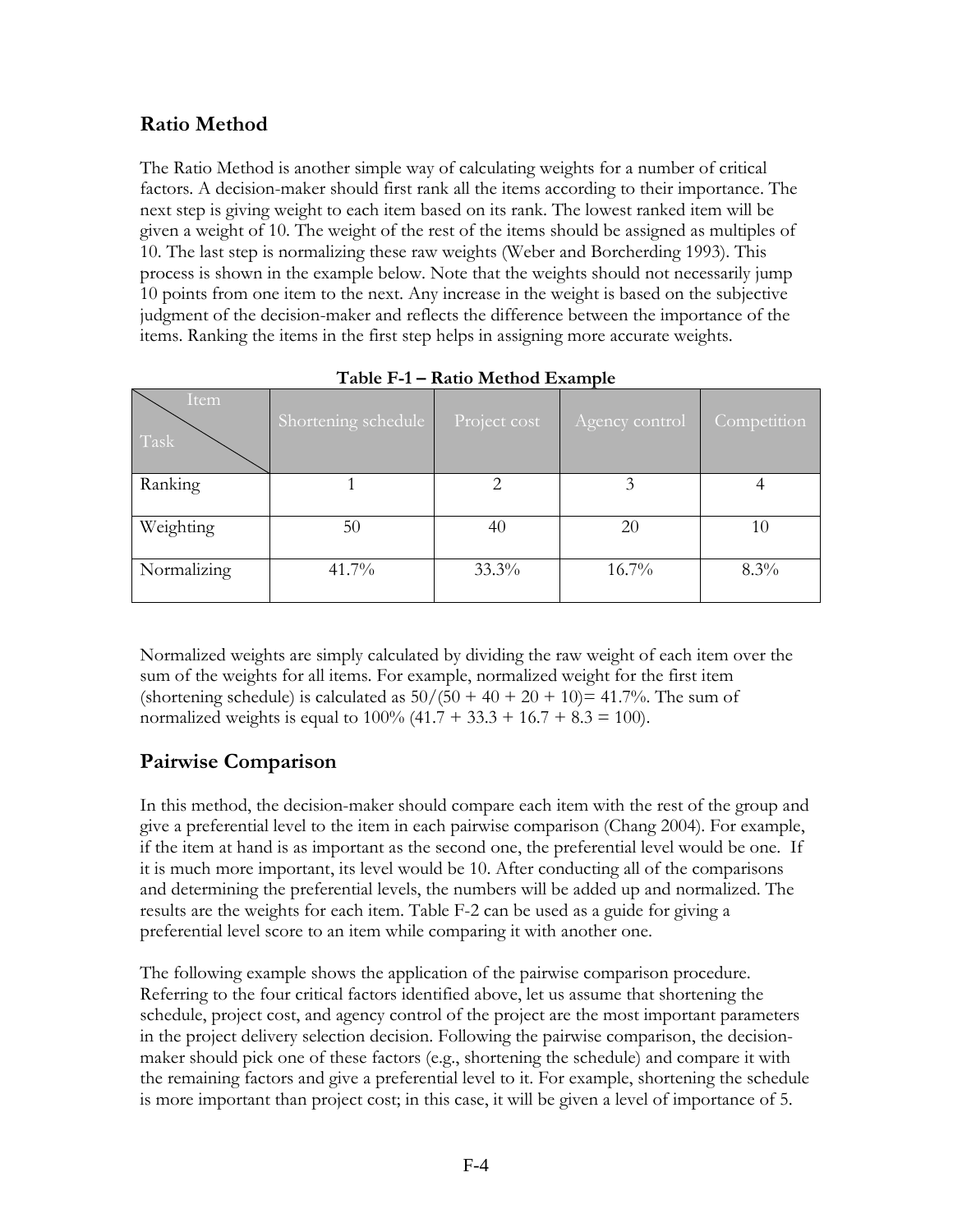The decision-maker should continue the pairwise comparison and give weights to each factor. The weights, which are based on the preferential levels given in each pairwise comparison, should be consistent to the extent possible. The consistency is measured based on the matrix of preferential levels. The interested reader can find the methods and applications of consistency measurement in Temesi (2006).

| <b>SCORE</b>  | <b>DEFINITION</b>                                                                                                                            |
|---------------|----------------------------------------------------------------------------------------------------------------------------------------------|
| 10            | The issue at hand is of the highest possible order of affirmation and is<br>much more important than the other issue.                        |
| 8             | The issue is strongly important for the owner in choosing a delivery<br>method and is absolutely more important compared to the other issue. |
| 6             | The issue is more important for the owner than the other one.                                                                                |
| 4             | The issue is slightly more important to the owner.                                                                                           |
| $\mathcal{L}$ | The issue is not practically more important but yet slightly more effective<br>while selecting a delivery method.                            |
| 9,7,5,3,1     | Intermediate values between two adjacent judgments.                                                                                          |

|  |  |  |  | Table F-2 - Scoring Guide for Pairwise Comparison |
|--|--|--|--|---------------------------------------------------|
|--|--|--|--|---------------------------------------------------|

Table F-3 shows the rest of the hypothetical weights and the normalizing process, the last step in the pairwise comparison approach.

|              | Shorten  | Project        | Agency  | Competition                 | Total  | Weights             |
|--------------|----------|----------------|---------|-----------------------------|--------|---------------------|
|              | the      | cost           | control |                             |        |                     |
|              | schedule |                |         |                             |        |                     |
|              | (1)      | (2)            | (3)     | (4)                         | (5)    | $\sqrt{6}$          |
| Shorten the  |          | 5              | 5/2     | 8                           | 16.5   | $16.5/27.225=0.60$  |
| schedule     |          |                |         |                             |        |                     |
| Project cost | 1/5      |                | 1/2     |                             | 2.7    | $2.7/27.225=0.10$   |
| Agency       | 2/5      | $\mathfrak{D}$ |         | $\mathcal{D}_{\mathcal{L}}$ | 5.4    | $5.4/27.225=0.20$   |
| control      |          |                |         |                             |        |                     |
| Competition  | 1/8      |                | 1/2     |                             | 2.625  | $2.625/27.225=0.10$ |
|              |          |                |         | $Total =$                   | 27.225 |                     |

**Table F-3 – Pairwise Comparison Example** 

Note that Column (5) is simply the sum of the values in Columns (1) through (4). Also note that if the preferential level of factor  $i$  to factor  $j$  is  $n$ , then the preferential level of factor  $j$  to factor *i* is simply *1/n*. The weights calculated for this exercise are 0.6, 0.1, 0.2, and 0.1 which